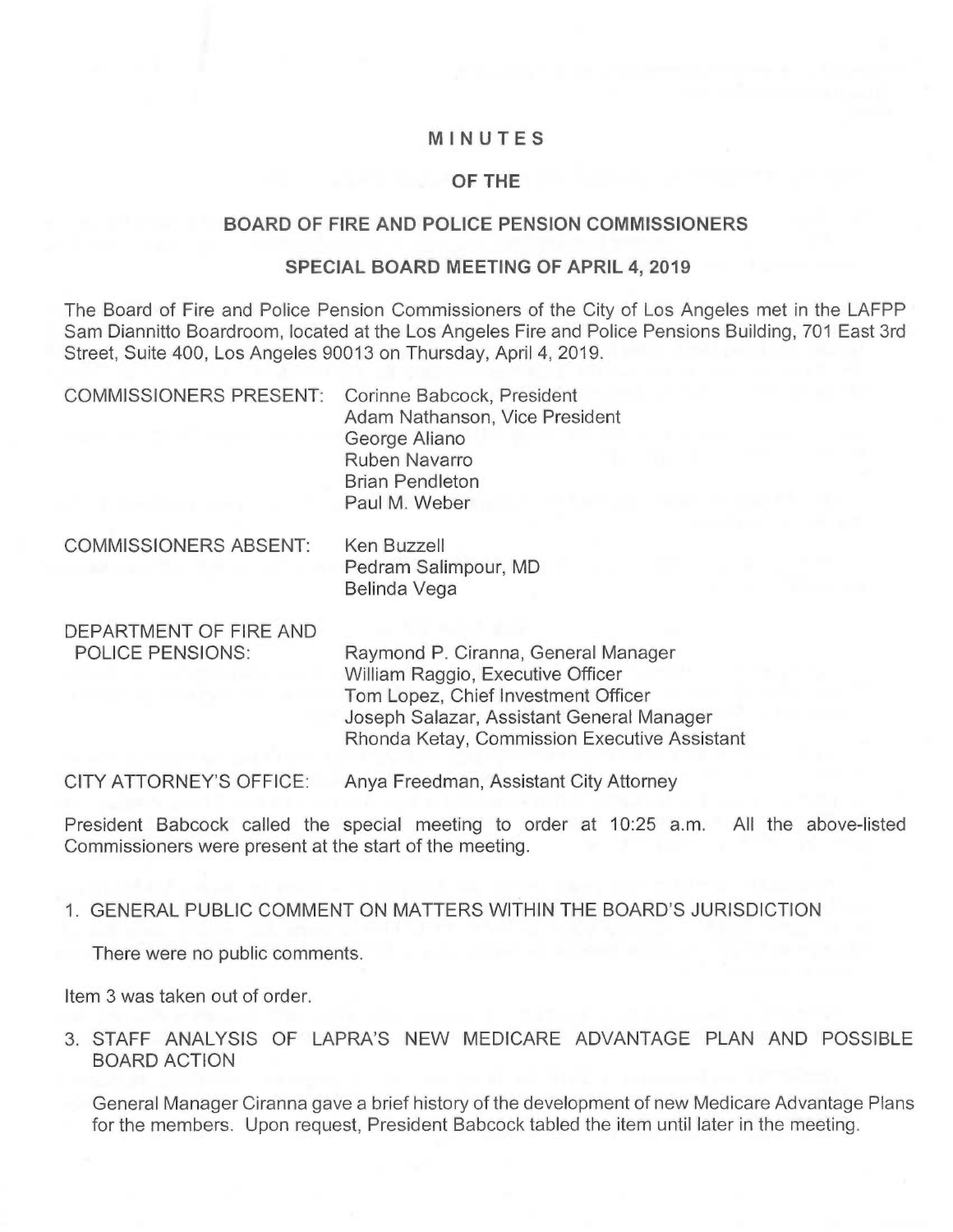Minutes of the Board of Fire and Police Pension Commissioners Special Meeting of April 4, 2019 Page 2

# 2. PRESENTATION OF NEW MEDICARE ADVANTAGE PLAN BY LAPRA

Ms. Diane Whisnant, Executive Director, Los Angeles Police Relief Association (LAPRA), introduced Ms. Bettina Taylor, Consultant from Bradawn Inc., who presented LAPRA's proposed Anthem Blue Cross Medicare Advantage HMO health plan to the Board.

The Board discussed with Ms. Taylor how the proposed new plan compares to current plans, the differences between HMO and PPO plans, and whether the HMO network of physicians is more limited. Mr. Greg Mack, Chief Benefits Analyst, Pensions Division discussed out of pocket costs with the Board as well as the current subsidies available for the members. Commissioner Weber discussed prescription services with Ms. Taylor.

3. STAFF ANALYSIS OF LAPRA'S NEW MEDICARE ADVANTAGE PLAN AND POSSIBLE BOARD ACTION — CONTINUED

General Manager Ciranna informed the Board that LAPRA's Board has already approved the new plan for its members.

Mr. Gary Delaney, CEBS, Senior Vice President from USI discussed their analysis of the proposed plan with the Board.

#### Resolution 19138

Commissioner Pendleton moved that the Board adopt the resolution approving the Los Angeles Police Relief Association (LAPRA) Anthem Blue Cross Medicare Advantage HMO health plan as a suitable plan eligible for the subsidy program for Plan Year 2019-20:

WHEREAS, under the Los Angeles City Charter and Administrative Code, the Board of Fire and Police Pension Commissioners (Board) has the authority to administer a health insurance program for retired members and eligible beneficiaries of the Los Angeles Fire and Police Pension plan (LAFPP). See L.A. Charter §§1330(a), (d), 1518(a), (d), 1618(a), (d), 1718(a), (d); L.A. Admin. Code §§4.2018, 4.1150-4.1167; and

WHEREAS, consistent with these Charter and Administrative Code provisions, the Board has the legal authority to: (1) contract with health insurers, health plans or third-party administrators to make group health insurance plans available to LAFPP retirees and eligible beneficiaries; (2) approve health insurance plans to be funded with LAFPP subsidy dollars; and (3) set subsidy amounts annually; and

WHEREAS, the Board must exercise its authority over this health insurance program in a manner consistent with its fiduciary duties, including its duties of prudence and impartiality; and

WHEREAS, on November 1, 2018, the Board and the Los Angeles Police Relief Association (LAPRA or Association) entered into a contract for health and dental plan administration services (Contract); and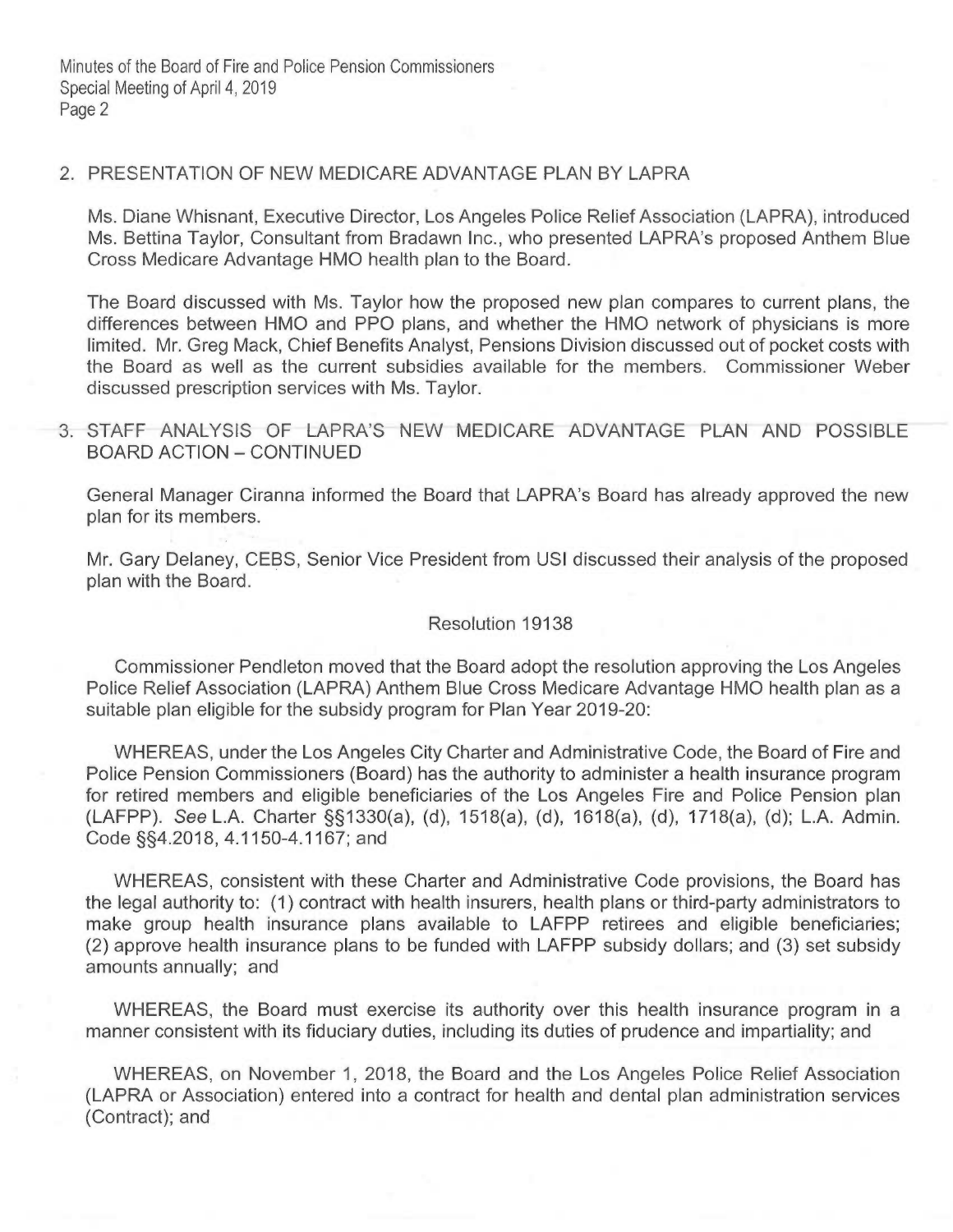Minutes of the Board of Fire and Police Pension Commissioners Special Meeting of April 4, 2019 Page 3

WHEREAS, Appendix C of the Contract lists the plans administered by LAPRA that shall require approval on an annual basis by Board Resolution; and

WHEREAS, the Board and the Association agreed in Article 3.2(d) of the Contract that, at least sixty (60) days prior to the beginning of each plan year, for each plan listed in Appendix C of the Contract, and as soon as feasible for any new plan proposed during the term of the Contract, the Association shall present a report to the Board regarding health plan provisions, member demographic data, cost trend information, Medicare plan pricing and cost reimbursement, and general pharmaceutical benefit information and any changes in plan design, premiums, or administrative fee related to its health plans; and

WHEREAS, the Board and the Association agreed in Article 3.3(b) of the Contract that, in conjunction with this report, the Board will consider each health plan administered or proposed to be administered by the Association for approval by Board Resolution as a suitable plan eligible for LAFPP subsidies for the following plan year; and

WHEREAS, the Association requested Board approval by Resolution of a Medicare Advantage HMO plan and to add this new plan to the list of plans set forth in Appendix C of the Contract; and

WHEREAS, on April 4, 2019, the Association provided the Board a summary of the plan benefits and proposed premiums regarding the Los Angeles Police Relief Association Anthem Blue Cross Medicare Advantage HMO plan.

NOW THEREFORE, BE IT RESOLVED, that the Board has considered all material information provided by the Association regarding the Los Angeles Police Relief Association Anthem Blue Cross Medicare Advantage HMO plan and, consistent with its legal authority under the Charter and Administrative Code and its fiduciary duties, has determined that for the plan year commencing on July 1, 2019 through June 30, 2020, the Los Angeles Police Relief Association Anthem Blue Cross Medicare Advantage HMO plan is approved as a suitable plan eligible to receive LAFPP subsidies.

BE IT FURTHER RESOLVED, for the plan year commencing on July 1, 2019 through June 30, 2020, the administration fee that will be charged by Los Angeles Police Relief Association is \$7 per member and will be included as part of the monthly premium.

BE IT FURTHER RESOLVED that subsidies will be paid on behalf of members, the dependents of retired members, and qualified surviving spouses/domestic partners who are eligible and enrolled in the Los Angeles Police Relief Association Anthem Blue Cross Medicare Advantage HMO plan, subject to the limits described in Board Operating Policy 8.2, and consistent with the Charter and Administrative Code and other applicable laws, which was seconded by Commissioner Navarro and approved by the following vote: ayes, Commissioners Aliano, Nathanson, Navarro, Pendleton, Weber, and President Babcock — 6; nays — none.

### Resolution 19139

Commissioner Pendleton moved that the Board authorize the General Manager to execute an